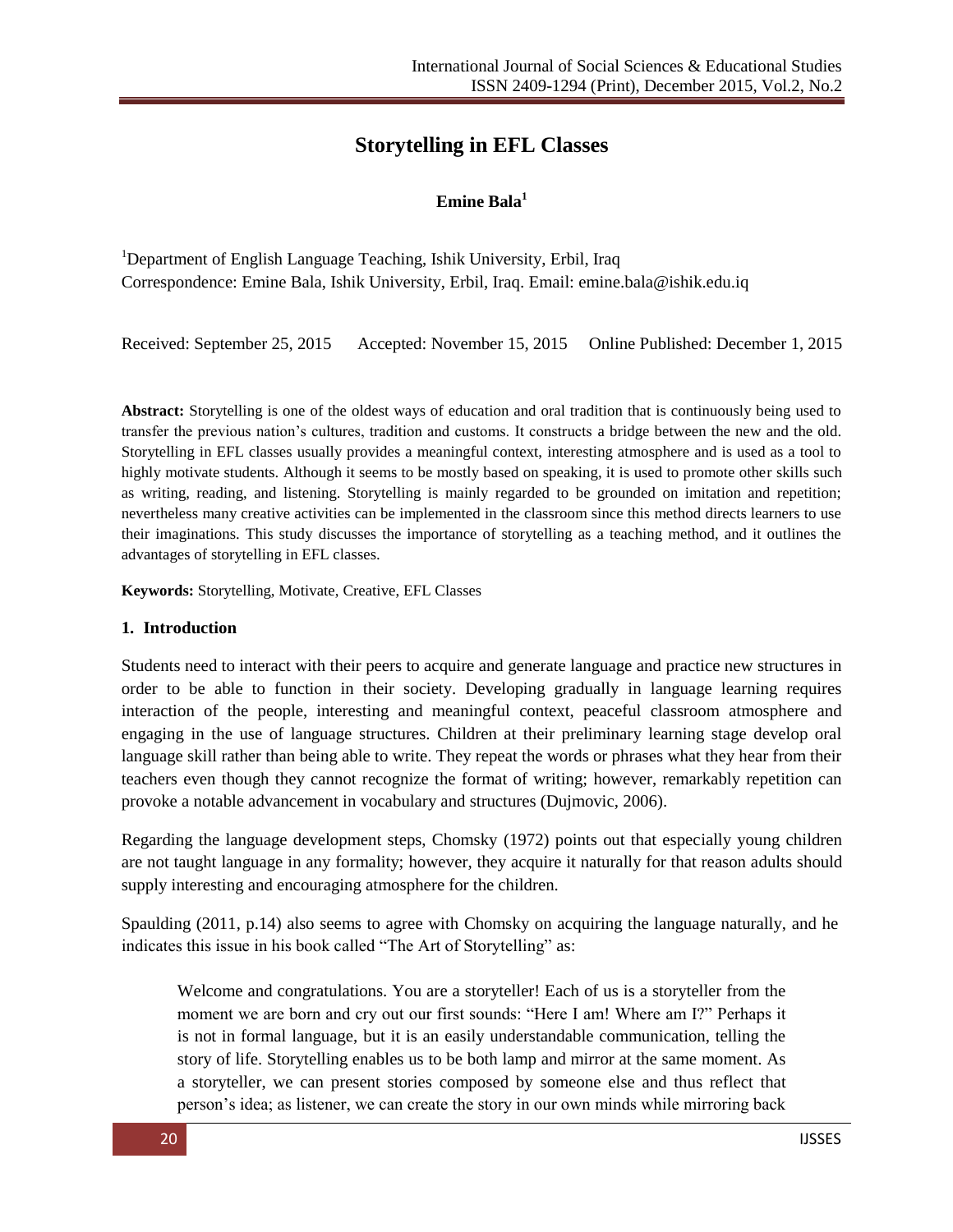to the teller our experience of listening to the story. Either way, storytelling is joyful, full of life, and incorporating the joy of both the story and the event.

Considering Spaulding's (2011) attitudes to the storytelling, it is possible to say that people are already innate storyteller, and they shape the incidents according to their imaginations. Furthermore, people use the story as a means to explore and enjoy their feelings and ideas.

Regarding to other teaching methods, storytelling may provide the learners more advantages to evolve in language learning. Not only are students introduced the new form of the language but they are also stimulated to reason the events in the story or make their own endings depending on their imagination and creativity. As a storyteller in the classroom, a teacher should make a sensation amongst the students, put forth questions or deliver answers. In order not to turn the lesson to preach, a teacher should avoid putting certain borders in students' minds; also he/she should remember that entertainment is necessary to keep telling the story (Spaulding, 2011). Wright (1997) indicates the stories depend much more on vocabulary and provide a wide and stable language experience for the students.

Storytelling is categorized into three stages: *pre-story* stage which includes warm-up activities that enable students to get ready for listening through presenting target vocabulary and using some realia like posters to capture the learners' attention to the story. The second step is *in-story* part that helps the students understand the context without worrying due to the pleasure in the atmosphere. The last step is *post-story* which contains follow up activities or telling the story that promotes students' anticipation skill or creativity (Ying-Li, 2010). The most important materials for storytelling are sounds, words, and language figures. Storytellers use voice, face, hands; that is, mimes and gestures (Dujmovic, 2006).

## **2. Why Storytelling**

Storytelling is the oldest teaching method. It has been transmitted to new civilization through tales from generation to generation. It has conveyed cultural values to the new owner. It represents a bridge that blends the new and the old. As a language teaching method, storytelling is assumed to promote other skills such as listening and speaking. Since the teacher supplies a comfortable atmosphere during storytelling, there is a great possibility to catch students' interests around the story and have them focus on the new items of the language. As a next step, students can bring about new products because of the activation of the imagination. In addition to no imagination constraints, students hear new forms of the language and try to remember and operate the new items of the language with their peers. It offers an integration of the new information with what the students have learned. Eventually, they can smoothly gain the target language as a result of drilling and an effective motivation tool to maintain language acquisition.

Recently, storytelling is regarded as one of the most significant way to teach English to EFL students. Stories are estimated to supply intelligible input that facilitates language learning (Fitzgibbon & Wilhelm, 1998). Cooper (1993) points out that storytelling is an ideal method used by educators to draw children's attention to the story with enjoyment.

Wright (1997) points out some reasons such as motivation, meaning, fluency, language awareness, communication, etc. that why stories should be regarded as one of the most crucial medium in teaching a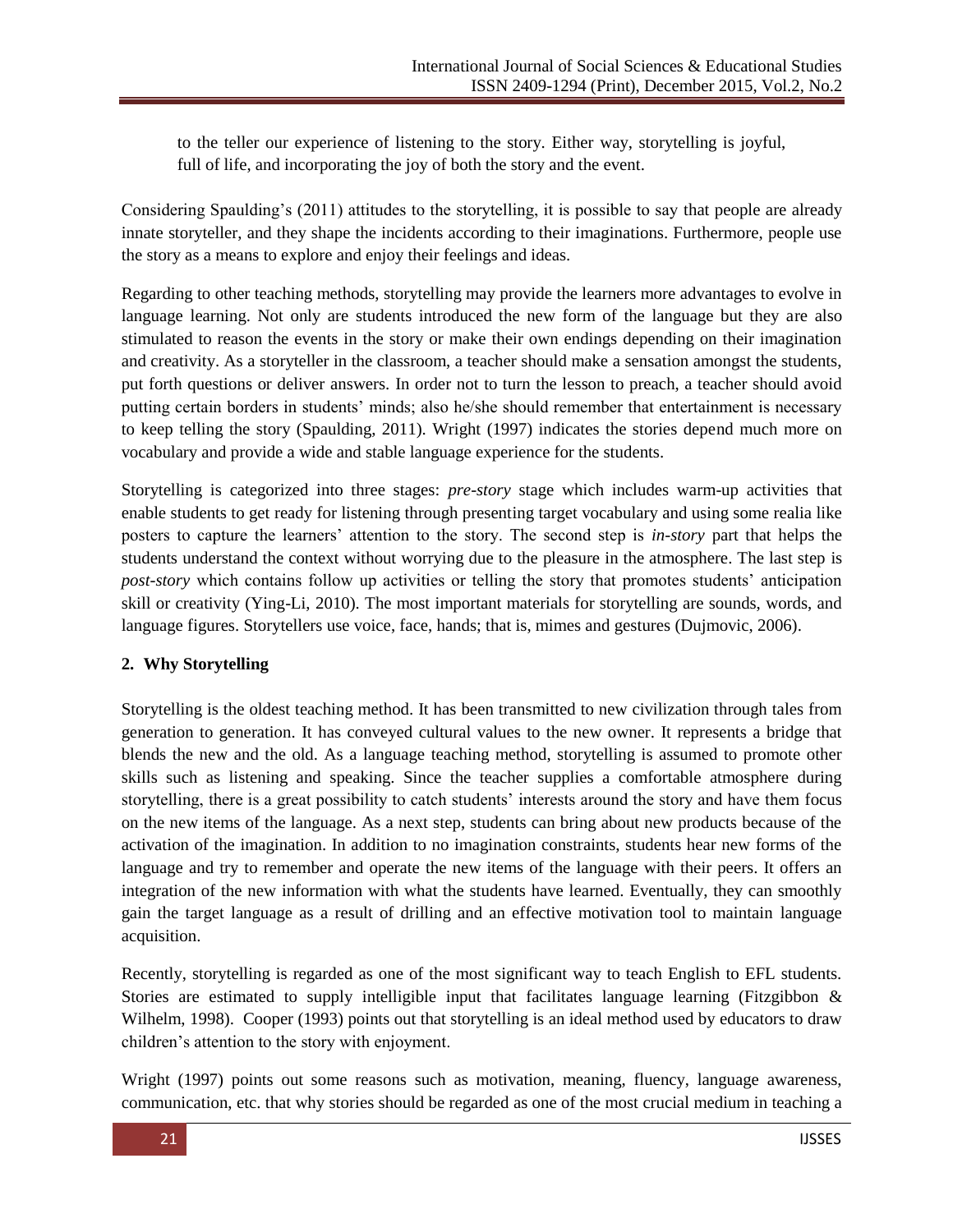foreign language to children. Unlike native speakers, the most significant ability is to be able to follow and perceive the flow of the foreign language because non-native speakers are not familiar with the vocabulary or the structure of the target language. In order to acquire listening and reading comprehension, a teacher should persuade students that not everything in the story can be understood so he/she has to assist them to build up for predicting and guessing. If students are encouraged, they release their fears and begin to understand and make connections between the events in the story. They can sequence the events, expand their point of views and develop their social intelligence competence. Then they are able to use the target language meaningfully in different context. Thus, they can be more generative with speaking fluency and accuracy. Stories also stimulate the students to increase awareness to get the language items and sentence constructions even if they do not have ability to use them properly. Furthermore, storytelling promotes the students how to listen, how to talk, how to respond, that is how to communicate in a community.

## **3. Advantages of Storytelling in EFL Classes**

Storytelling has many advantages for social and emotional development. The storyteller and the listener construct a strong, relaxed and happy relationship during a story time. Storytelling encourages the learners to continue studying the language because it affects students positively when considering its motivating role in foreign language teaching. It also offers students to work out their imagination by getting involved into the stories or identifying themselves as one of the character in the story.

Teachers use stories as introduction for listening or writing comprehension tasks. After telling the story to students, they are asked to retell the story to their peers that help them to progress their speaking ability, empower their memory while recalling the details and making reasonable connections between the events, and also contribute to notice the use of proper structures (Fitzgibbon & Wilhelm, 1998).

In storytelling classes, students share social experience and recognize different perspectives. Especially young learners do not get bored to listen to a story more than once. This repetition causes them to acquire language items unconsciously. Moreover they desire to participate in the narrative. Teachers find an opportunity to introduce or review the new vocabulary or sentence structures in more varied, memorable and familiar context (Dujmovic, 2006). Therefore, it's possible to say storytelling appeals the students into a meaningful, interactive communication context, creates a cozy atmosphere and prepares them to learn the target language naturally.

In order to build up reading competency, students significantly need to get enough auditory and spoken language ability. Storytelling supplies crucial auditory input during social narrative communication. Some researches show that storytelling develops vocabulary learning and the teachers should visualize, and have attempts to influence the learners to listen to the story (Huang, 2006).

Storytelling may be assumed as a vital element to present the grammatical and syntactic features in interesting and meaningful context. Teachers may draw the learners' focus on the linguistic features and different tenses of the language (Huang, 2006). So the students first recognize the varied types of the structures and they may contextualize what they have gained through storytelling class.